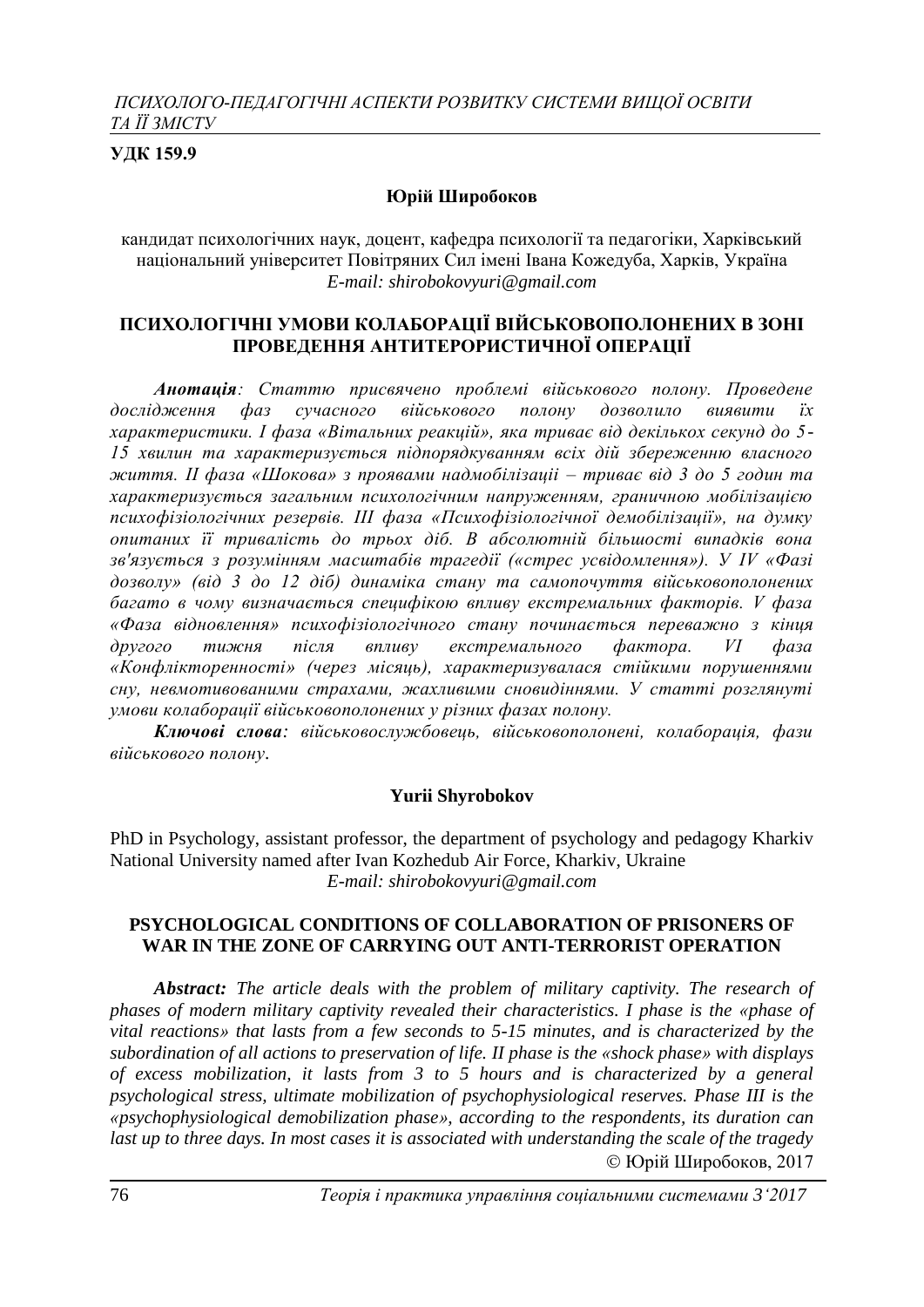*("stress awareness"). In the IV «resolution" phase» (from 3 to 12 days) the dynamics of POW's state of health is largely determined by the specific impact of extreme factors, obtained damage and moral and psychological situation after the tragic events. V phase – «recovery phase» of psychophysiological state starts as a rule at the end of the second week after exposure to extreme factors. In the last, VI phase, «phase of conflict» (lasts a month), according to 100% of the respondents, the majority developed persistent sleep disturbances, unmotivated fears, repetitive nightmares. The article describes the conditions for the collaboration of prisoners of war in different phases of the captivity.*

*Key words: serviceman, prisoners of war, collaboration, the phase of military captivity.*

# **Юрий Широбоков**

# **ПСИХОЛОГИЧЕСКИЕ УСЛОВИЯ КОЛЛАБОРАЦИИ ВОЕННОПЛЕННЫХ В ЗОНЕ ПРОВЕДЕНИЯ АНТИТЕРРОРИСТИЧЕСКОЙ ОПЕРАЦИИ**

*Аннотация: Статья посвящена проблеме военного плена. Проведенное исследование фаз современного военного плена позволило выявить их характеристики. І – фаза «Витальных реакцій», которая длится от нескольких секунд до 5-15 минут и характеризуется подчинением всех действий сохранению собственной жизни. ІІ фаза «Шоковая» с проявлениями сверхмобилизации – длится от 3 до 5 часов и характеризуется общим психологическим напряжением, предельной мобилизацией психофизиологических резервов. ІІІ фаза «Психофизиологической демобилизации», по мнению опрошенных ее длительность до трех суток. В абсолютном большинстве случаев она связывается с пониманием масштабов трагедии («стресс осознания»). В ІV – «Фазе разрешения» (от 3 до 12 суток) динамика состояния и самочувствия военнопленных во многом определяется спецификой воздействия экстремальных факторов. V фаза – «Фаза восстановления» психофизиологического состояния начинается преимущественно с конца второй недели после воздействия экстремального фактора. VІ – фаза «Конфликторенности» (через месяц), характеризовалась стойкими нарушениями сна, немотивированными страхами, кошмарными сновидениями. В статье рассмотрены условия коллаборации военнопленных в различных фазах плена.*

*Ключевые слова: военнослужащий, военнопленные, коллаборация, фазы военного плена.*

# **Yurii Shyrobokov**

## An extended abstract of a paper on the subject of: **"Psychological conditions of collaboration of prisoners of war in the zone of carrying out anti-terrorist operation"**

*Problem setting. In the conditions of the antiterrorist operation the aspects of cooperation of Ukrainian citizens with the enemy become essential. The most important questions are the ones concerning the transition to the enemies' parties of prisoners of war detained by representatives of the illegal armed groups. According to the Security Service of Ukraine the amount of such servicemen is more than 20. Thus, in terms of aggression, the aim of which is to capture the territory of another state, captivity becomes a system of selection of loyal personnel for combat action and further administration of the occupied country.*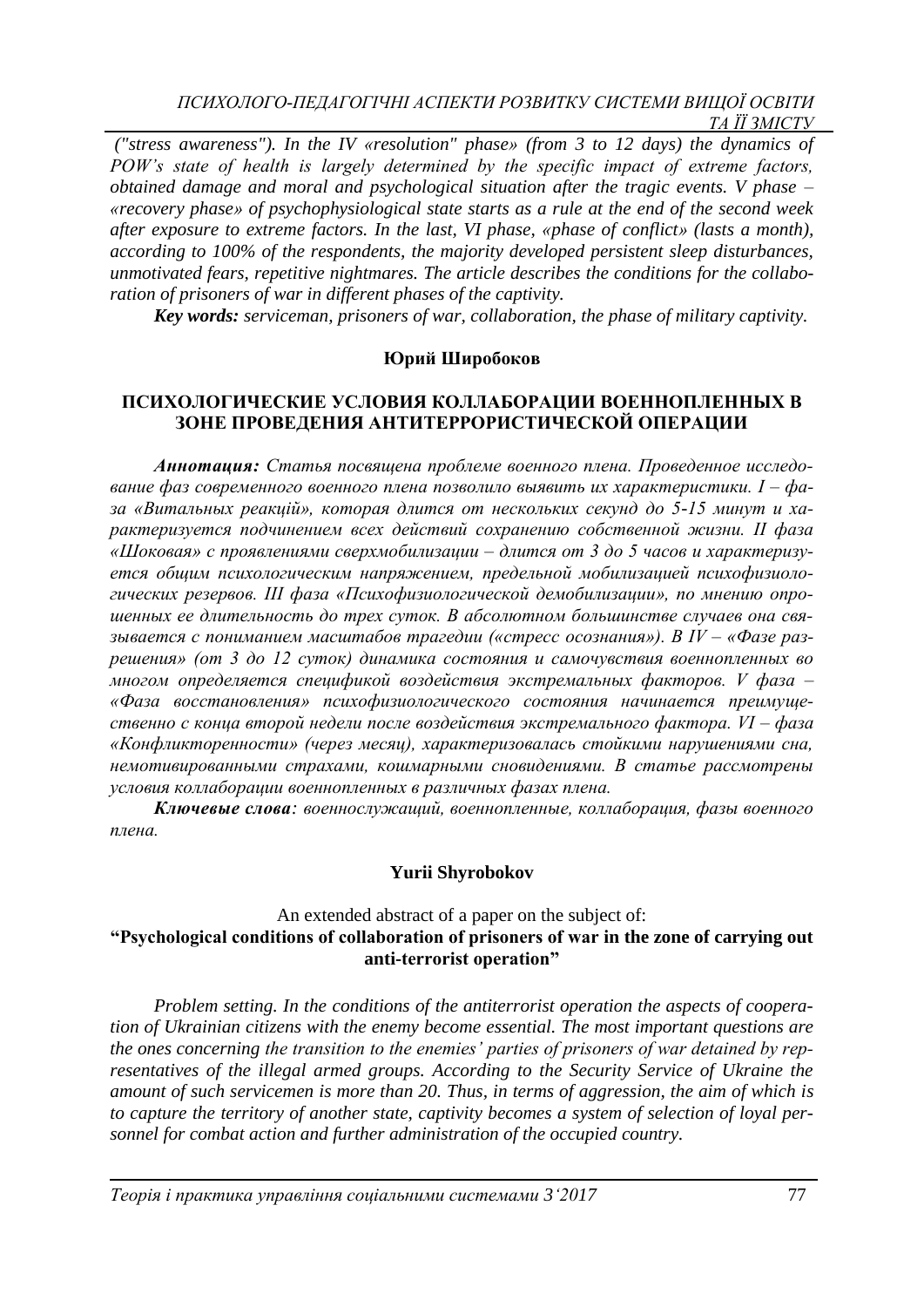*Recent research and publications analysis. This problem at various times was studied by a variety of domestic and foreign scientists during the First and Second World Wars, and modern military conflicts. However, the conditions of stay of prisoners in the psychological environment of collaboration in the course of modern military conflict are understudied and need more research in the area of the antiterrorist operation.* 

*Paper objective: to determine the psychological conditions of collaboration of prisoners of war in the course of the antiterrorist operation.*

*Paper main body. A survey of servicemen released from captivity in Luhansk and Donetsk regions (107 people) made it possible to determine that captivity and further having the status of a prisoner of war is a stressful situation, which has its phases and is characterized by certain conditions.*

*The first phase is a phase of vital reactions that lasts from a few seconds to 5-15 minutes and is characterized by the subordination of all actions to preserve one's life. Numbness, rational behavior disorder are typical for such a situation. Most of those who survived captivity showed that the very fact of capture is the consequence of wounds or contusions, however, 13.1% of the respondents said that they had surrendered because they had seen no other way to save their lives. According to the testimony, there were those who were willing to go on the side of the enemy according to their beliefs.*

*The second phase is a phase of shock with displays of over-mobilization. It lasts from 3 to 5 hours and is characterized by general psychological tension, extreme mobilization of psychophysiological reserves, heightened awareness and increased speed of thought processes. 14.9% of military personnel said that displays of panic reactions and passing them on to others are the most likely during this period. Such cases, according to their testimony, lead to the mass punishment of prisoners of war.* 

*The third phase is a phase of physiological demobilization, according to the respondents the duration of it lasts up to three days. 71% of the respondents said they felt an overwhelming desire to answer the questions, talk about themselves, not only with the other prisoners, but also with the representatives of the opposing side. The intensification of communication, characteristic for this stage, is aimed at optimization of the initial social positions to obtain an acceptable social role. This activation could be viewed by those who are holding soldiers captives as the inclination to cooperation that could force a prisoner of war to make dishonest promises and cooperate hoping to run to their side or to establish contact with their people and to become agents, with the purpose to escape from captivity at any price. However, those who hold prisoners captive involve potential collaborators in the performing executions of other prisoners or civilians of the occupied territories.*

*During the fourth phase which is a phase of decision (3 to 12 days) the state of health of prisoners of war is largely determined by the specificity of influence of extreme factors. Permanent effect on the psyche of prisoners of war from the representatives of armed groups is accompanied by further changes in the activity of communication, interaction and activities. Social interaction considerably changed simultaneously for many prisoners of war under these conditions, as mentioned by 29.9% of respondents, blackmailing, compromising interviews, testimonies that were given in the initial phases of captivity, sometimes resulting in forced collaboration, particularly contributed to this.*

*The fifth phase is a phase of recovery of the psychophysiological state, it mainly starts from the end of the second week of captivity. Changes in the activity of communication in the conditions of captivity are also characterized by hostility to someone from the military, the reason of which is "overload" of the subject by the information that he reveals to the representatives of the opposing side, hoping to save his life, to get better treatment from militants,*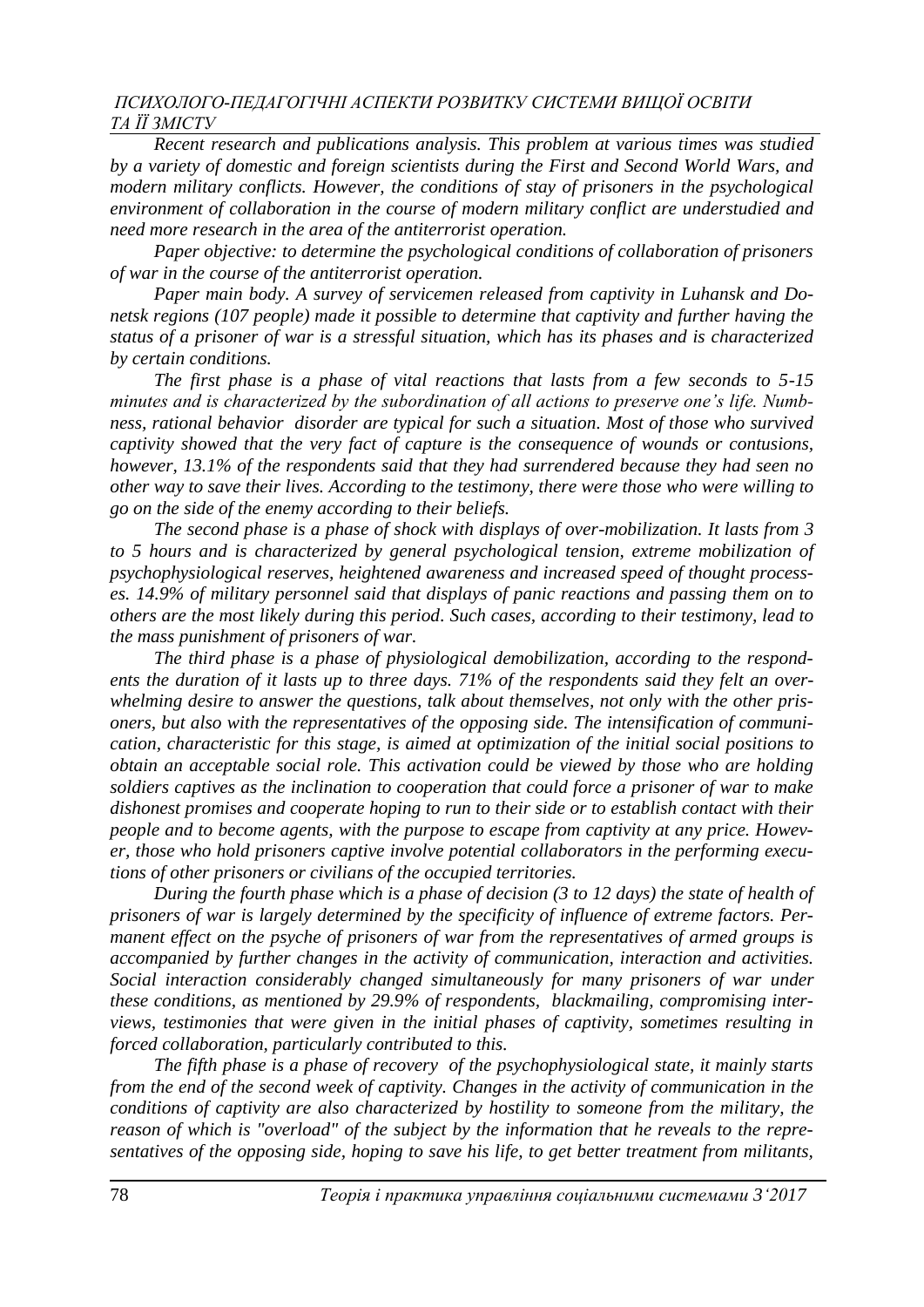*to procure a high priority in the exchange of prisoners of war. The development of such trends may lead to the emergence of the tendency to aggression and the implementation of outright violence over such prisoners from their colleagues. And certainly this fact of a war crime in captivity will be used against the aggressors to induce them to collaborate. That can lead to aggression towards themselves (suicide) as a result of the desire to avoid punishment.* 

*The last, sixth phase is a phase of conflcting. In a month some prisoners (45,8 %) developed unconscious "identification with the aggressor" (especially among the soldiers under the age of 25 years), which led to serious problems in the group of prisoners of war, 2.8 % reported having observed violence among the prisoners the cause of which was interpersonal conflict. Such forms of communication and interaction have led to unnecessarily aggressive actions towards one's comrades, revenge against former commanders and even sadism. Such actions gained the support of those who hold prisoners and the promotion of such personnel from assistants up to collaborators.*

*Conclusions of the research: Soldiers in captivity survive distinct phases, such as: vital reactions; shock; physiological demobilization; decision; recovery; conflicting, each of which has its psychological characteristics of the influence on the psyche of prisoners of war and creates its own unique conditions, such as the escalation of aggression, regressive behavior, degradation, and sadism, in order to make a prisoner collaborate.*

**Постановка проблеми в загальному вигляді** та її зв'язок із важливими науковими чи практичними завданнями. В умовах проведення на Донбасі антитерористичної операції великого значення набувають аспекти співробітництва громадян України з ворогом. Особливо гостро постають питання переходу на бік ворогуючої сторони військовополонених, затриманих представниками незаконних збройних формувань. Служба безпеки України офіційно повідомила, що майже 20 українських військовополонених були завербовані до лав так званих «ДНР» та «ЛНР». [1]

Ця проблема постала перед нашою країною під час анексії Криму, коли військовослужбовці Збройних Сил України масово здавалися російським солдатам та одразу добровільно вступали на службу до військових формувань окупаційної влади. У Збройні сили Російської Федерації виявили згоду перейти 9268 українських військовослужбовців: офіцерів – 2768; прапорщиків, мічманів – 1 302; солдатів, матросів, сержантів, старшин – 5007; курсантів у кількості 191 чоловік. Згідно до Указу Президента Російської Федерації «Про визнання дійсними військових звань, документів про освіту громадян Російської Федерації, які є військовослужбовцями органів військового управління та військових формувань Республіки Крим, та документів про проходження ними військової служби». В Указі йдеться, що при переході військовослужбовців Збройних Сил України, які на момент анексії проходили службу у Криму, до Збройних Сил Російської Федерації або при надходженні на службу в будь-які воєнізовані підрозділи їх звання, документи про освіту та проходження військової служби в Збройних Силах України або інших органах, що передбачають військову службу, є правомочними [9].

В усі часи полон завжди використовувався як система відбору лояльних кадрів серед населення та військ супротивника, які в подальшому можна використовувати у системі самоврядування на окупованих територіях. Під час будь-якої війни завжди є люди незадоволені самим процесом, його наявністю, діями військового та політичного керівництва або просто своїм матеріальним становищем чи соціальним статусом, а також такі, що мають жагу помсти. Ці мотиви в усі часи використовувалися ворогуючими країнами.

Таким чином, в умовах агресії, яка ставить за мету захоплення території іншої держави, полон стає системою відбору лояльних кадрів для ведення бойових дій та подальшого управління окупованою країною.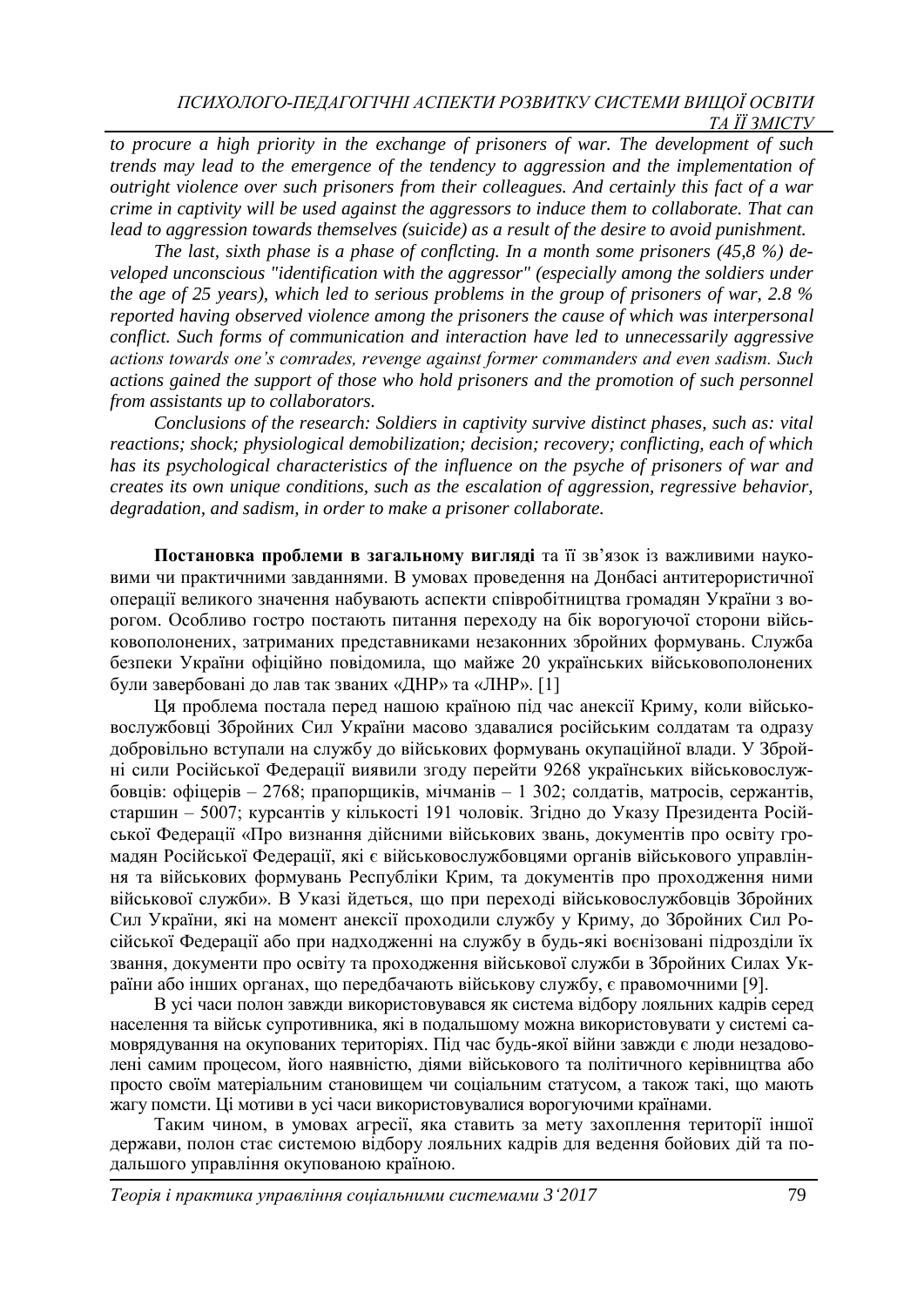**Аналіз останніх досліджень і публікацій**, у яких започатковано розв'язання цієї проблеми і на які спирається автор. Під час війни 1812 року значна кількість вояків армії Наполеона перейшла на службу до Російської армії. Перш за все, це були поляки. Був навіть виданий наказ всіх військовополонених поляків відокремлювати від інших полонених та відправляти в місто Георгіївка для розподілу за підрозділами, які перебували на Кавказькій лінії та у Грузії. Уже на місці поляки давали присягу вірно служити Російському імператору. Серед тих, що присягав, були не тільки поляки, а й навіть французи (у вислугу років їм була зарахована уся їх попередня служба, в тому числі імператору Наполеону) [8].

У німецьких архівах збереглися точні дані про кількість радянських полонених, які вступили на службу в різні антирадянські збройні формування вермахту, таких нараховувалося приблизно 950 тис., вони займали наступні посади: 1) добровільні помічники (Хіві); 2) служба порядку (оді); 3) фронтові допоміжні частини (шуму); 4) поліцейські та оборонні команди (гема) [3].

Під час Pадянсько-фінської війни 1939–1940 років, режим утримання військовополонених був максимально жорстоким як в СРСР, так і в Фінляндії. Кожна зі сторін прагнула максимально використовувати працю військовополонених в своїх інтересах. Крім того, кожна з протиборчих сторін активно прагнула використовувати військовополонених в ідеологічній та збройній боротьбі зі своїм супротивником. Фінський уряд прагнув вербувати з числа радянських військовополонених добровольців для боротьби з Червоною Армією, таким же чином діяли радянські політоргани [2] .

Також відомо, що під час ведення бойових дій в Афганістані душмани або вбивали їх після жорстоких катувань, або зберігали життя тим військовополоненим, хто виявляв бажання перейти в іслам та повернути зброю проти власної армії. За версією «Военного обозрения», таких «афганців» може бути близько сотні колишніх радянських солдатів, визнаних зниклими безвісти [6].

Одним з найвідоміших військовополонених – колабораціоністів став українець Г. Цевма. Поставши перед вибором між прийняттям ісламу та смертю, він вибрав перше. Так він став афганцем, зробивши у рядах бойовиків карколомну кар'єру в особистій охороні польового командира Ахмад Шаха Масуда [5].

Схожі процеси епізодично відзначалися також в ході чеченського конфлікту – коли полонені російські солдати або навіть цивільні особи були змушені до переходу в іншу віру. Правда, такі випадки були відносно рідкісні [7].

Таким чином, залишаються не зрозумілими особливості колаборації військовослужбовців у сучасному військовому конфлікті, який не містить ознак релігійного протистояння.

**Виділення не вирішених раніше частин загальної проблеми**, котрим присвячується дана стаття. На сьогоднішній день детально опрацьовані та високих технологічних форм методи переформування поведінки (переконання) військовополонених [4], але умови перебування військовополонених у психологічному середовищі колаборації, фази протікання цього процесу та їх характеристики у ході сучасного військового конфлікту, вивчені недостатньо та потребують більш детального дослідження в зоні проведення антитерористичної операції.

**Формулювання цілей статті** (постановка завдання). Визначити психологічні умови колаборації військовополонених у ході антитерористичної операції.

**Виклад основного матеріалу дослідження** з повним обґрунтуванням отриманих наукових результатів. Проведене опитування військовослужбовців звільнених з полону в Луганській та Донецькій областях (107 осіб) дав можливість визначити, що захоплення в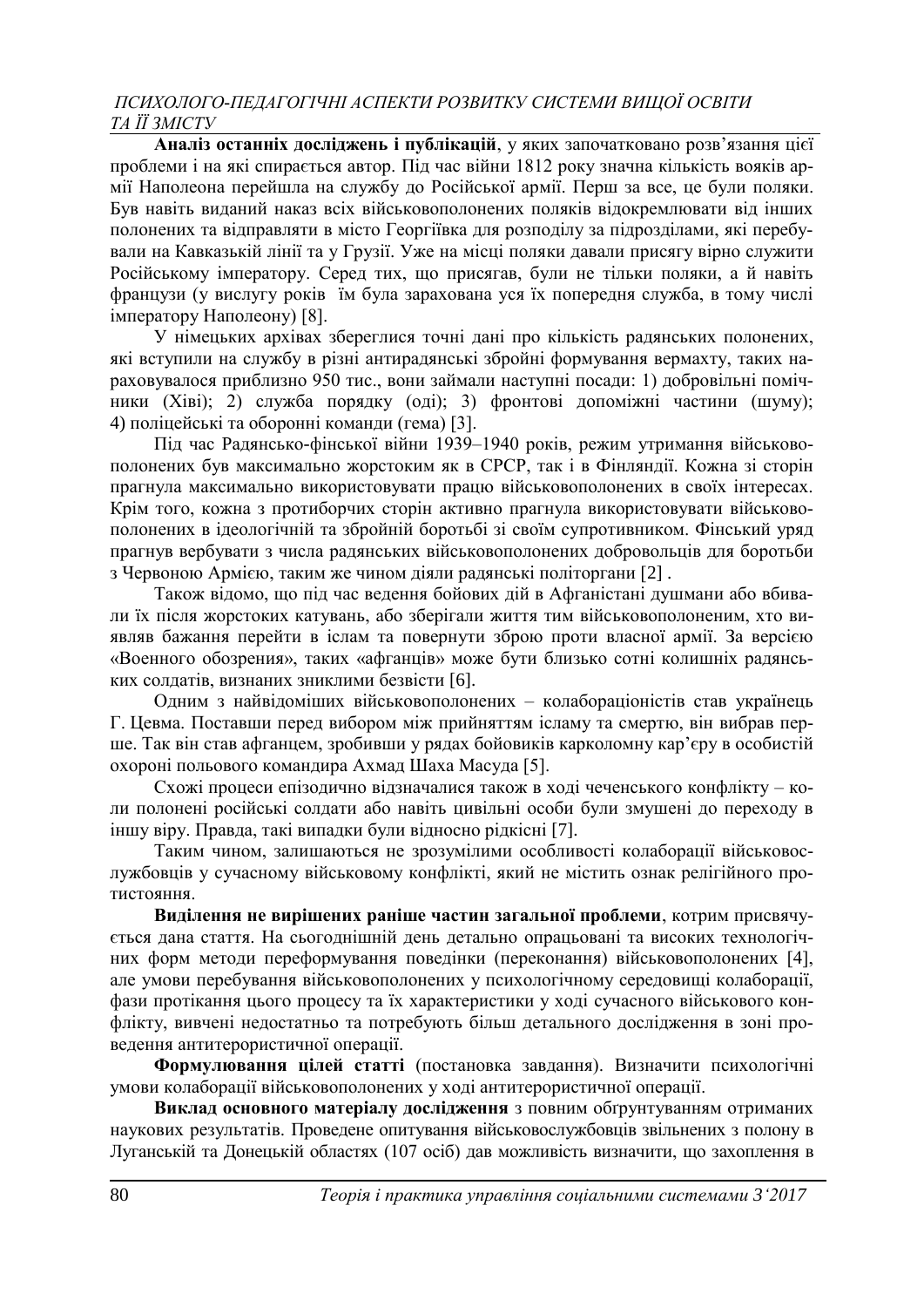полон та подальше перебування в статусі військовополонений є стресовою ситуацією, яка має свої фази протікання та характеризується певними умовами.

І - фаза «Вітальних реакцій», яка триває від декількох секунд до 5-15 хвилин та характеризується підпорядкуванням всіх дій збереженню власного життя з характерним звуженням свідомості, зміною моральних норм та обмежень, порушеннями сприйняття тимчасових інтервалів та внутрішніх чинників. Для такої ситуації характерні заціпеніння, порушення раціональної поведінки. Більшість тих, хто пережили ситуацію військового полону показали, що сам факт захоплення – це наслідки поранення або контузії, проте 13,1 % опитаних відзначили, що в полон здавалися через відсутність іншого способу врятувати своє життя. За їх свідченнями, були й такі, хто за своїми переконаннями бажав перейти на бік ворога. Але навіть ті, хто навмисно здавалися у полон, з метою переходу на бік ворога, у цій фазі не мали можливості чітко заявити про свої наміри, бо не мали гарантій, що їм повірять.

ІІ фаза «Шокова» з проявами надмобілізації – триває від 3 до 5 годин та характеризується загальним психологічним напруженням, граничною мобілізацією психофізіологічних резервів, загостренням сприйняття та збільшенням швидкості розумових процесів, проявами безрозсудної сміливості (особливо під час рятування близьких друзів, родичів, побратимів) при одночасному зниженні критичної оцінки ситуації, але збереженні здатності до цілеспрямованої діяльності. На думку 91,6 % опитаних в цей період переважало почуття відчаю, що супроводжувалося відчуттями запаморочення та головного болю, а також серцебиттям, сухістю у роті, спрагою та ускладненим диханням. Однак більшість опитаних (71 %) показали, що поведінка в цей період підпорядкована ідеї героїчного подвигу, самопожертви заради порятунку близьких або друзів, виконання професійного та службового обов'язку до кінця. Адже нетерплячі та відчайдушні можуть спонукати своєю поведінкою інших на такі нерозумні дії, як спроба втечі. При цьому вони можуть просто забути про основне правило – не робити спроб втекти, якщо повністю невпевнений у своїх можливостях. 14,9 % військовослужбовців відзначили, що саме в цей період найбільш імовірні прояви панічних реакцій та зараження ними оточуючих. Такі випадки, за їх свідченнями, призводять до масових покарань військовополонених, з метою нав'язування їм підконтрольних форм поведінки.

ІІІ фаза «Психофізіологічної демобілізації», на думку опитаних, її тривалість до трьох діб. В абсолютній більшості випадків вона зв'язується з розумінням масштабів трагедії («стрес усвідомлення»). Ця фаза, на думку 61,7 % опитаних, характеризується збільшенням інтенсивності тих чи інших проявів спілкування або навіть виникнення форм активного спілкування, невластивих для даного військовослужбовця поза екстремальними умовами. 71 % відзначили, що відчували непереборне бажання відповідати на питання, розповідати про себе, не тільки іншим полоненим, а й представникам протиборчої сторони. Ця стадія може мати іншу назву «стадії особистісної контактності військовослужбовця». Інтенсифікація спілкування, характерна для цієї стадії, спрямована на оптимізацію вихідної соціальної позиції для отримання прийнятної соціальної ролі. Саме таку активізацію ті, хто утримує полонених, могли зрозуміти як схильність до співробітництва, що могло підштовхнути військовополоненого на нечесні обіцянки та співпрацю, пов'язану із сподіваннями перебігти до своїх або налагодити зв'язок зі своїми та стати агентами з метою вирватися з полону за будь-яку ціну. Однак, ті, хто утримує полонених, щоб запобігти обману, потенційних колабораціоністів, втягують їх в акції, що роблять їх в очах колишніх товаришів злочинцями, які заслуговують смерті. Такими акціями зазвичай є страти інших полонених або мирних жителів окупованих територій. За свідченнями 0,9 % опитуваних, якщо бандоформування не практикує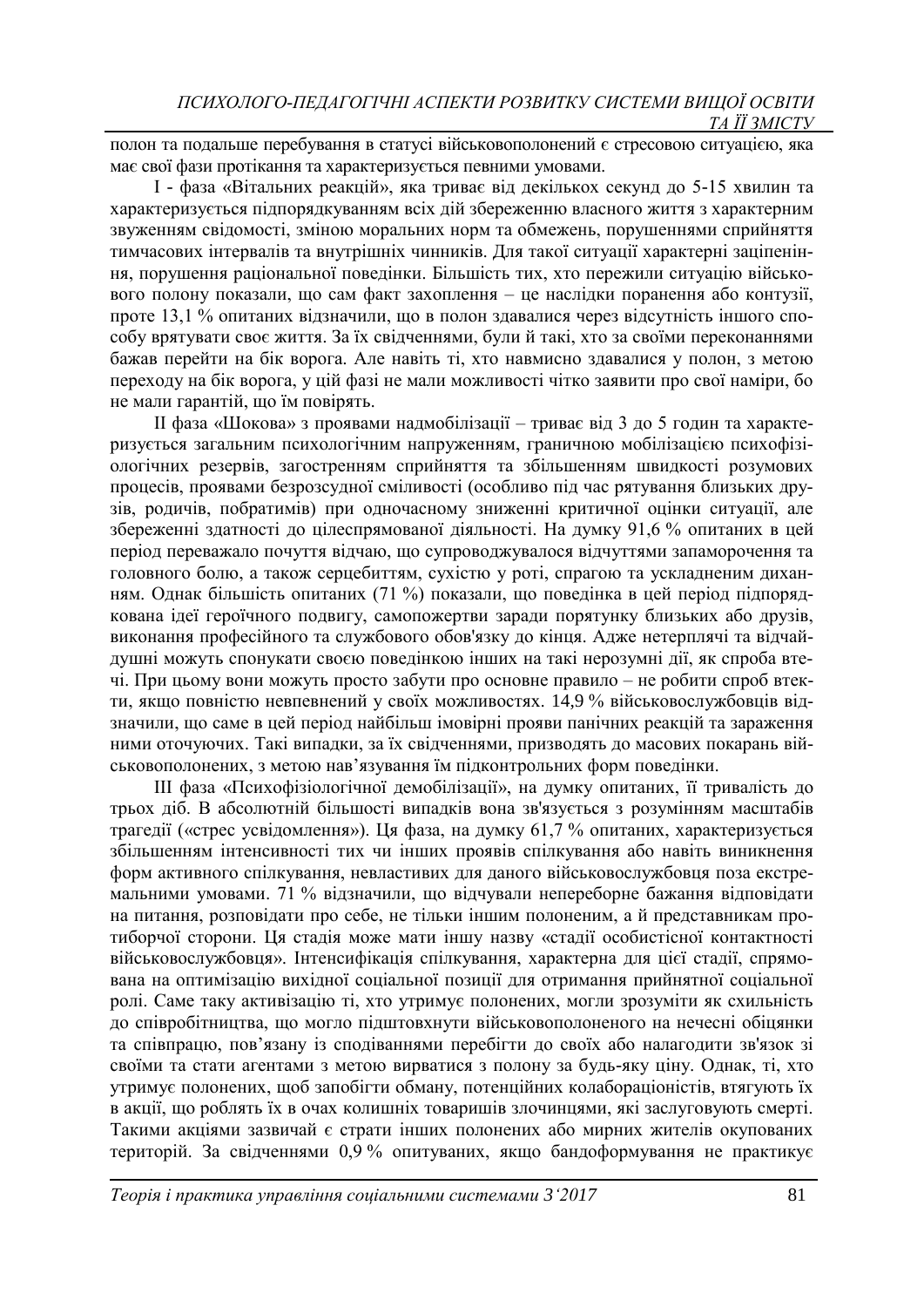вбивства полонених або мирних жителів, то колабораціоністів «перевіряють» під час участі в реальних боях проти Збройних Сил України, хоча саме цей показник дуже ненадійний (військовослужбовцю дають заряджену зброю, він знаходиться у безпосередній близькості від своїх військ та має усі можливості для втечі). На думку 63,6 % опитаних, найбільш характерним для цього періоду є різке погіршення самопочуття та психоемоційного стану з переважанням почуття розгубленості (аж до стану своєрідної прострації), окремих панічних реакцій; зниження моральної нормативності поведінки, відмова від будь-якої діяльності та мотивації до неї. У 26,2 % військовослужбовців спостерігалися депресивні тенденції, порушення функції уваги та пам'яті як наслідок пережитих тортур та знущань.

У ІV «Фазі вирішення» (від 3 до 12 діб) динаміка стану самопочуття військовополонених багато в чому визначається специфікою впливу екстремальних факторів, отриманими ураженнями та морально-психологічною ситуацією після трагічних подій. На думку 51,4 % опитаних, в цей період поступово стабілізується настрій та самопочуття, але зберігається знижений емоційний фон, обмеження контактів з оточуючими, гіпомімія (маскоподібність обличчя) та амімія (відсутність емоцій), зниження інтонаційного забарвлення мови, сповільненість рухів, порушення сну та апетиту. Рольові функції в групі військовополонених стабілізуються, як між військовополоненими, так і у комунікації з противником. За даними опитування, 61,7 % респондентів відзначили, що стабілізація рольового статусу може проходити і емоційно-монотонно, і супроводжуватися афективними актами спілкування, як з позитивним, так і негативним забарвленням.

Постійний вплив на психіку військовополонених з боку представників бандоформувань супроводжується подальшими змінами активності спілкування, взаємодії та діяльності. У результаті допитів, які не припиняються, постійного побиття та знущань у військовослужбовців у полоні змінюються не тільки показники активності спілкування, а й характер фізіологічної, психологічної активності. 65,4 % людей вказали, що це відбивалося на взаємодії з навколишнім середовищем, з іншими полоненими, з тими, хто утримує військовополонених. Соціальна взаємодія в цих умовах помітно змінювалася одночасно у багатьох військовополонених. Як відзначали 29,9 % опитаних, особливо цьому сприяв шантаж, компрометуючі інтерв'ю, свідчення, які давалися під час початкових фаз полону, що іноді приводило до вимушеної колаборації .

V фаза - «Фаза відновлення» психофізіологічного стану починається переважно з кінця другого тижня військового полону. На думку 69,2 % військовослужбовців-експолонених, ця фаза найбільш чітко проявляється в поведінкових реакціях: активізується міжособистісне спілкування, турбота про товаришів, нормалізується емоційне забарвлення мови та мімічних реакцій, з'являються прояви гумору та жартів.

Однак, за свідченнями 11,2 % респондентів, для цієї фази також характерними були й спроби замикатися в собі, а іноді й здійснення актів суїциду, особливо це стосувалося офіцерів, яких утримували разом з рядовими, після тортур, знущань та принижень, особливо, якщо насильство відбувалося на очах у інших. Після цього вони переставали у полоні виконувати роль командирів та старших, нехтували своїм зовнішнім виглядом, думкою про себе інших полонених, гігієною свого тіла, регулярним харчуванням тощо. Подібне самовідчуження можна інтерпретувати як форму протесту проти соціального тиску, не завжди повністю усвідомлювану суб'єктом.

Зміни активності спілкування в умовах полону також характеризуються ворожістю до когось з військовослужбовців, причиною якого є «перевантаження» суб'єкта інформацією, яку той видає представникам протиборчої сторони, в надії зберегти своє життя, отримати більш лояльне ставлення бойовиків, виклопотати першочерговість при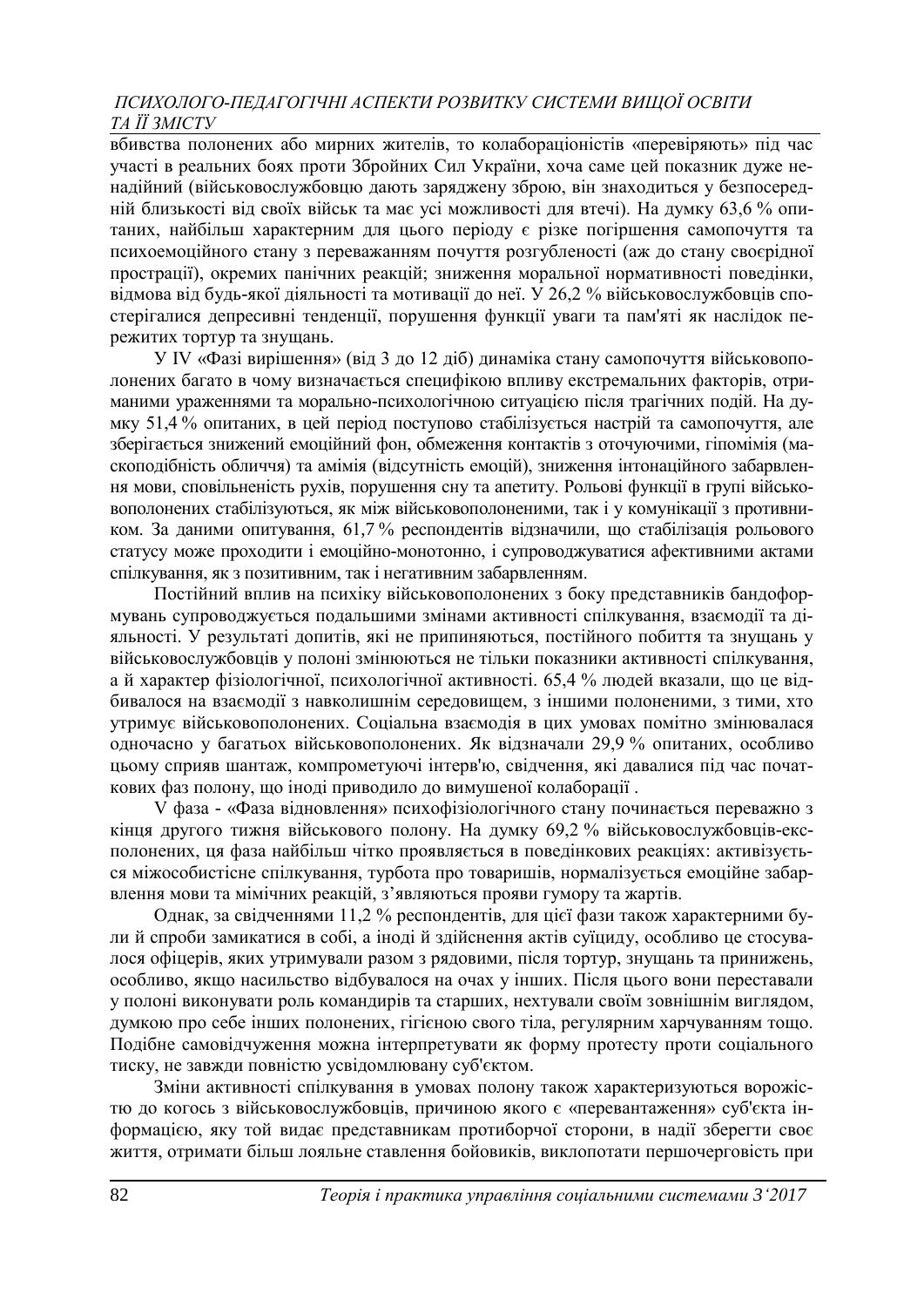обміні військовополоненими. Розвиток такої тенденції може стати причиною виникнення схильності до агресії та здійснення відвертого насильства над таким полоненим з боку товаришів. Причому обов'язково такий факт військового злочину в полоні буде використаний проти самих агресорів, для схиляння їх до колаборації, що може викликати спрямування агресії на себе (суїцид), як результат прагнення уникнути покарання.

У останній, VІ фазі «Конфліктогенності» (через місяць), за твердженням 97,2 % опитаних, у більшості виявлялися стійкі порушення сну, невмотивовані страхи, кошмарні сновидіння, які повторюються, та нав'язливість, у 72 % осіб – ознаки астеноневротичних реакцій у поєднанні з порушеннями діяльності шлунково-кишкового тракту, серцево-судинної та ендокринної систем. На думку 100% військовослужбовців, що пережили ситуацію військового полону, в цій фазі наростають внутрішня та зовнішня конфліктогенність. У деяких полонених (45,8 %) спостерігалася підсвідома «ідентифікація з агресором» (особливо у військовослужбовців віком до 25 років), що призводило до серйозних проблем в групі військовополонених, 2,8 % відзначали, що спостерігали насильство серед військовополонених, причиною якого ставали міжособистісні конфлікти. Військовий полон створює певний психологічний комплекс, якому німецькі вчені ще в Першу світову війну дали загальну назву «психозу колючого дроту» (Stacheldrahtpsychose). Такий військовослужбовець, який перебував у стресогенних умовах, після повернення додому потребує тривалої реабілітаційної роботи, в якій, в свою чергу, повинні враховуватися особливості поведінки військовослужбовця в різних фазах військового полону.

За свідченнями 51,4 % респондентів, серед полонених, які утримувалися у таборах та приміщеннях камерного типу, у кількості 50–100 осіб, виникла конфліктна форма соціальної організації, яка приводила до нігілювання військових звань, правил та стандартів та встановлення загальних правил «табірного» середовища. Такі форми спілкування та взаємодії спонукали необґрунтовано агресивні дії по відношенню до своїх товаришів, помсту колишнім командирам та навіть садизм. Подібні вчинки одразу підкріплювались підтримкою тих, хто утримує полонених, та викликали переведення таких військовослужбовців із агресорів в колабораціоністів.

Однак, на думку більшості опитаних (66,3 %), кожен військовополонений усвідомлює, що його доля повністю знаходиться в руках супротивника, а також залежить від власної поведінки. Виходячи з цього, переважна більшість військовополонених, незалежно від їх національної та державної приналежності, займають нейтральну позицію щодо дій протиборчої сторони, системи відносин між полоненими та бойовиками, а також до тортур, знущання та насильства, прагнуть досягти єдиної мети – вижити та повернутися додому. Конфліктогенна фаза триває найдовше, за твердженням 59,8 % опитаних, має піковий спад дезорганізуючого спілкування з моменту повідомлення військовополоненому про рішення противника обміняти його на своїх.

**Висновки з даного дослідження** та перспективи подальших розвідок у даному напрямку. Деформації особистості військовополонених, такі як ескалація агресивності, регресивні форми поведінки, деградація та садизм створюють умови колаборації військовослужбовців захоплених у полон в зоні проведення АТО.

Військовослужбовці у полоні переживають чітко виражені фази: вітальних реакцій; шокова; психофізіологічної демобілізації; вирішення; відновлення; конфліктогенності, кожна з яких має свої психологічні особливості впливу на психіку військовополонених та створює свої унікальні умови для схиляння полоненого до колаборації.

3. Перспективним напрямком подальшого наукового пошуку, на наш погляд, є дослідження механізмів схиляння військовополоненого до співробітництва представниками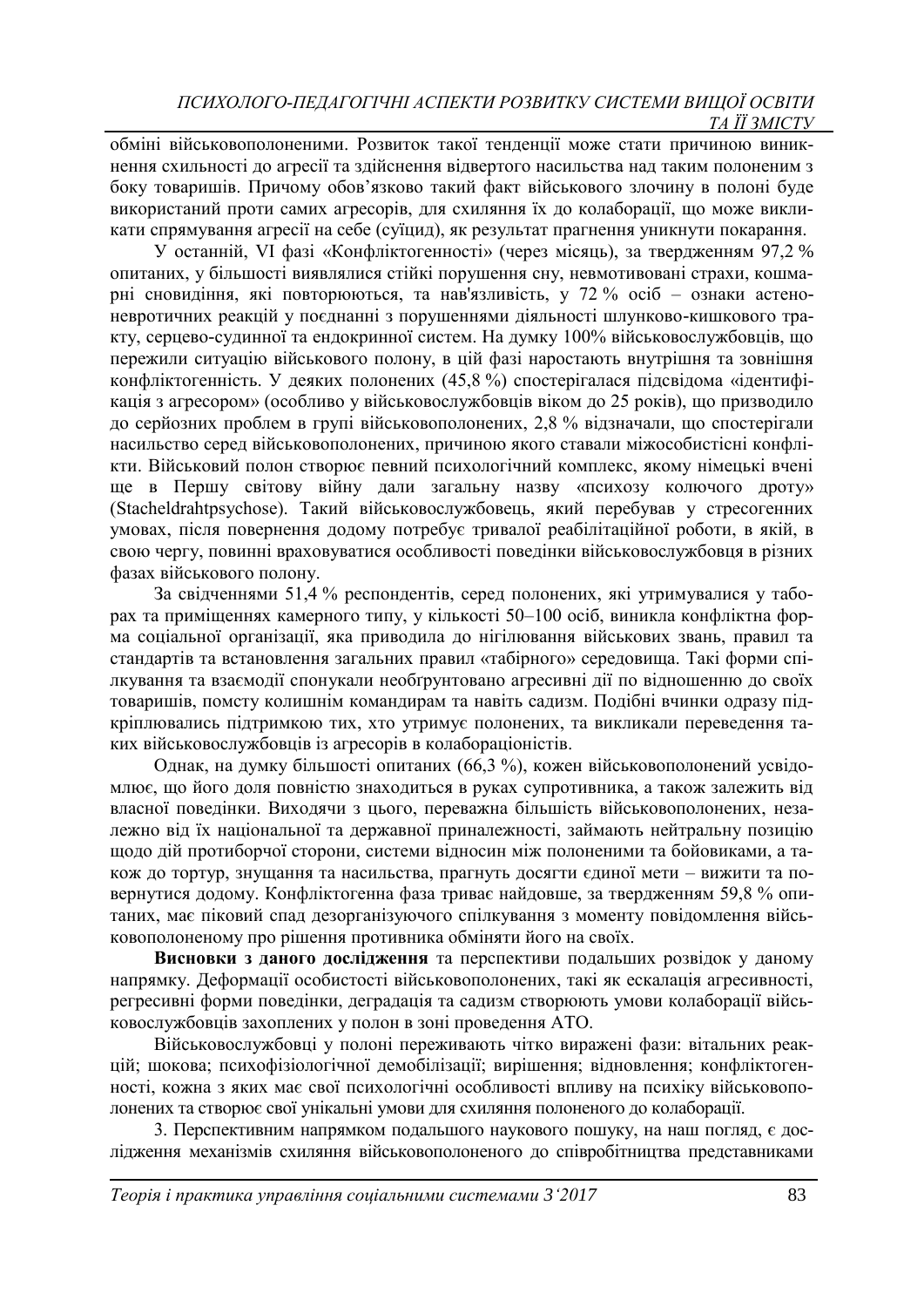різних військових формувань, які приймають участь у сучасному військовому конфлікті, а саме: військовий підрозділ, який укомплектований військовослужбовцями діючої армії суміжної країни, професійні найманці та бандоформування, що сформовані з представників кримінальних кіл та місцевих жителів, що і визначає види сучасного полону.

### **Список літератури:**

1. *Гай М.* Полон в АТО: як вояки переходять на бік ворога / Мирослав Гай // Обозреватель UA. [Електронний ресурс]– Режим доступу: [https://www.obozrevatel.com/blogs/30465-polon-v-ato-yak-voyaki-perehodyat-na-bik](https://www.obozrevatel.com/blogs/30465-polon-v-ato-yak-voyaki-perehodyat-na-bik-voroga.htm)[voroga.htm.](https://www.obozrevatel.com/blogs/30465-polon-v-ato-yak-voyaki-perehodyat-na-bik-voroga.htm)

2. *Галицкий В. П.* Финские военнопленные в лагерях НКВД (1939–1953гг.) / В. П. Галицкий – М.: Издательский дом «Грааль», 1997, кн. 1. – 248 с.

3. *Гарин И*. (Русский коллаборационизм во время Второй мировой / Игорь Гарин // Проза.ру. [Електронний ресурс] – Режим доступу: [http://argumentua.com/stati/igor-garin-russkii-kollaboratsionizm-vo-vremya-vtoroi-mirovoi.](http://argumentua.com/stati/igor-garin-russkii-kollaboratsionizm-vo-vremya-vtoroi-mirovoi)

4. *Доценко Е. Л.* Психология манипуляции: феномены, механизмы и защита. / Е. Л. Доценко – М.: Речь, 2003. – 3–е изд. – 304 с.

5. *Калинина К.* Экс-охранник Ахмад Шах Масуда: «Пока в Афганистане последний солдат не похоронен, война не закончена» / Кира Калинина // Вонное обозрениие. – [Електронний ресурс] – Режим доступу: https://topwar.ru/39801-eksohrannik-ahmad-shah-masuda-poka-v-afganistane-posledniy-soldat-ne-pohoronen-voyna-nezakonchena.html.

6. *Маков В.* О Судьбах пропавших в Афганистане / Валентин Маков // livejournal [Електронний ресурс] – Режим доступу: [http://yarodom.livejournal.com/688455.html.](http://yarodom.livejournal.com/688455.html)

7. *Носовский Ю.* «Старые» мусульмане не рады прозелитам / Юрий Носовский [Електронний ресурс] – Режим доступу: [http://www.pravda.ru/faith/dialog/29-10-](http://www.pravda.ru/faith/dialog/29-10-2012/1132627-new_muslims-0/) [2012/1132627-new\\_muslims-0/.](http://www.pravda.ru/faith/dialog/29-10-2012/1132627-new_muslims-0/)

8. *Тепляков С.* Век Наполеона. Реконструкция эпохи. / С. Тепляков // Барнаул: ИПП «Алтай», 2011. – 431 с.

9. Указ Президента Российской Федерации от 02.01.2015 г. № 2 / Президент России [Електронний ресурс]. – Режим доступу: http://kremlin.ru/acts/bank/39340.

### **Refrences:**

1. Hai M (2016) *Polon v ATO: yak voiaky perekhodiat na bik voroha* [Polon in the ATO: as the soldiers pass on the side of the enemy], [Elektronnyi resurs] – Rezhym dostupu: https://www.obozrevatel.com/blogs/30465-polon-v-ato-yak-voyaki-perehodyat-na-bikvoroga.htm.

2. Halytskyi V.P. (1997) , *Fynskye voennoplennыe v laheriakh NKVD* Finnish prisoners of war in the camps of the NKVD] (1939–1953hh.)– M.: Yzdatelskyi dom «Hraal», kn.  $1. - 248$  s.

3. Haryn Y. (2014) *Russkyi kollaboratsyonyzm vo vremia Vtoroi myrovoi* Russian Collaboration at the Second World [Elektronnyi resurs] – Rezhym dostupu: http://argumentua.com/stati/igor-garin-russkii-kollaboratsionizm-vo-vremya-vtoroi-mirovoi.4.

4. Dotsenko E. L. (2003) *Psychology of manipulation: phenomena, mechanisms and protection* [ Psychology of manipulation: phenomena, mechanisms and protection ]- Moscow: Speech,  $-3rd$  ed.  $-304$  s.